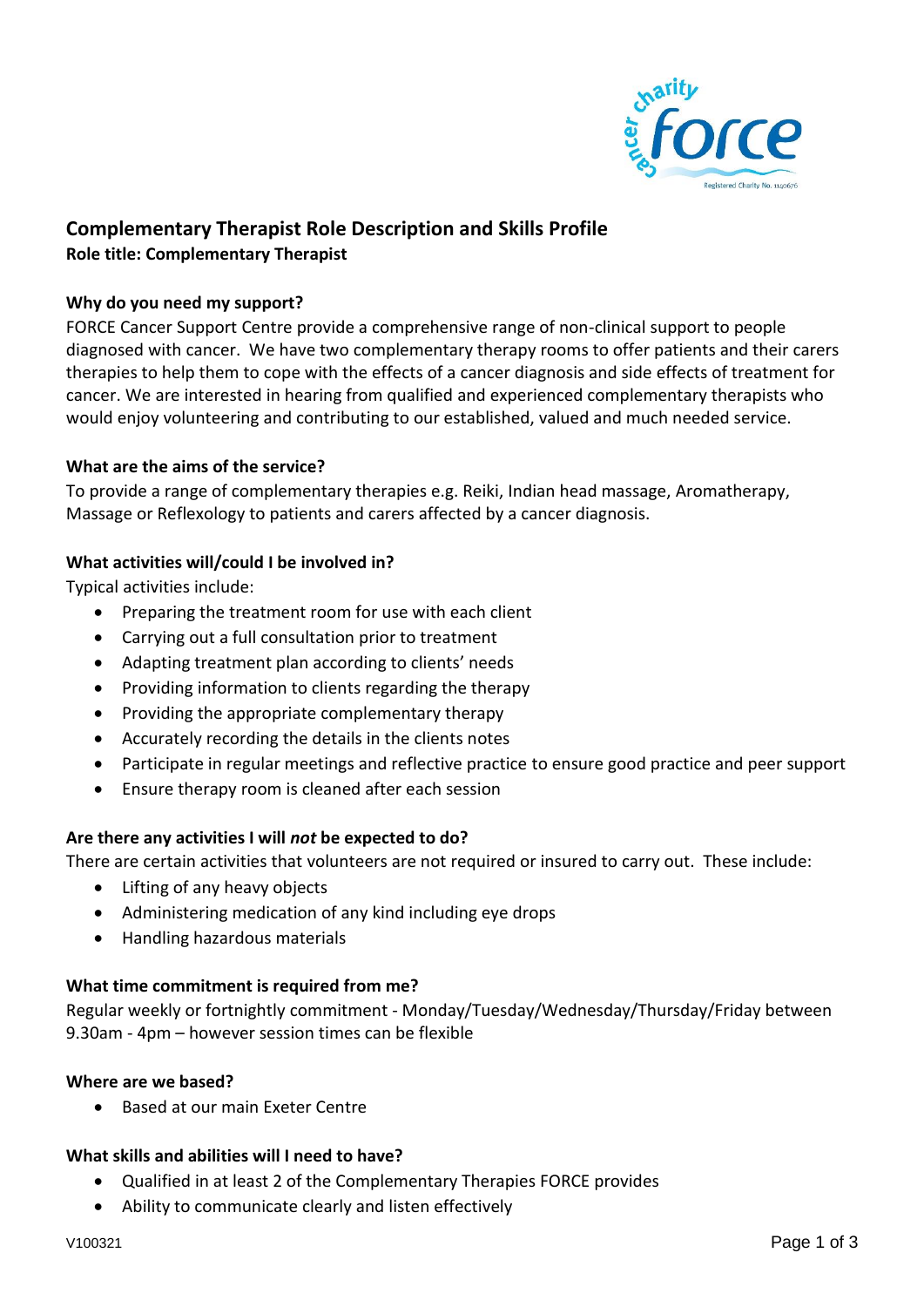- Warm adaptable and caring approach
- Polite, courteous and patient
- Reliable, honest and punctual
- Be able to work within personal and organisational boundaries
- Ability to be respectful of other's differences and choices
- Ability to maintain confidentiality
- An interest in cancer care and the services that the Charity provide

#### **What training, support and guidance will there be?**

- Mandatory core skills training is provided
- Local training and induction will be given by the department
- Policies and procedures will be provided and explained
- Regular meetings, reflective practice and team training

#### **How might I benefit from this experience?**

The benefits this role offers include:

- The satisfaction of helping people affected by a cancer diagnosis cope with the changes to their lives
- Achieving work life balance and being able to use your skills to 'give something back'
- Developing existing skills and learning new ones
- Sharing your own skills and experience to help others in the Team
- Gaining experience of providing and adapting treatments for people with a cancer diagnosis
- Meeting new people and being part of a highly valued Team

#### **What are the benefits to people who are supported by the charity?**

• You will directly help to improve the lives of people affected by cancer by enabling them to access the support they need when they need it

#### **Will my expenses be paid?**

• We offer to pay volunteers expenses within agreed guidelines

#### **What else should I know?**

- If you have personal experience of cancer, we will envisage you being 18 months post diagnosis
- This role is subject to an enhanced Disclosure Barring Service check
- All volunteer applications will need to be supported by two suitable references
- The volunteer role will be agreed with you following successful completion of induction training
- There will be a three-month trial period for the role
- All therapists must always adhere to the confidentiality policy (Information Governance) and Health & Safety
- All therapists must always comply with their role description and wear their ID badge
- You must have an active membership to a Professional Body and Public Indemnity Insurance relating to your therapies

#### **What's the next step?**

• To find out more please contact: Kayleigh Brown – FORCE Complementary Therapy Coordinator